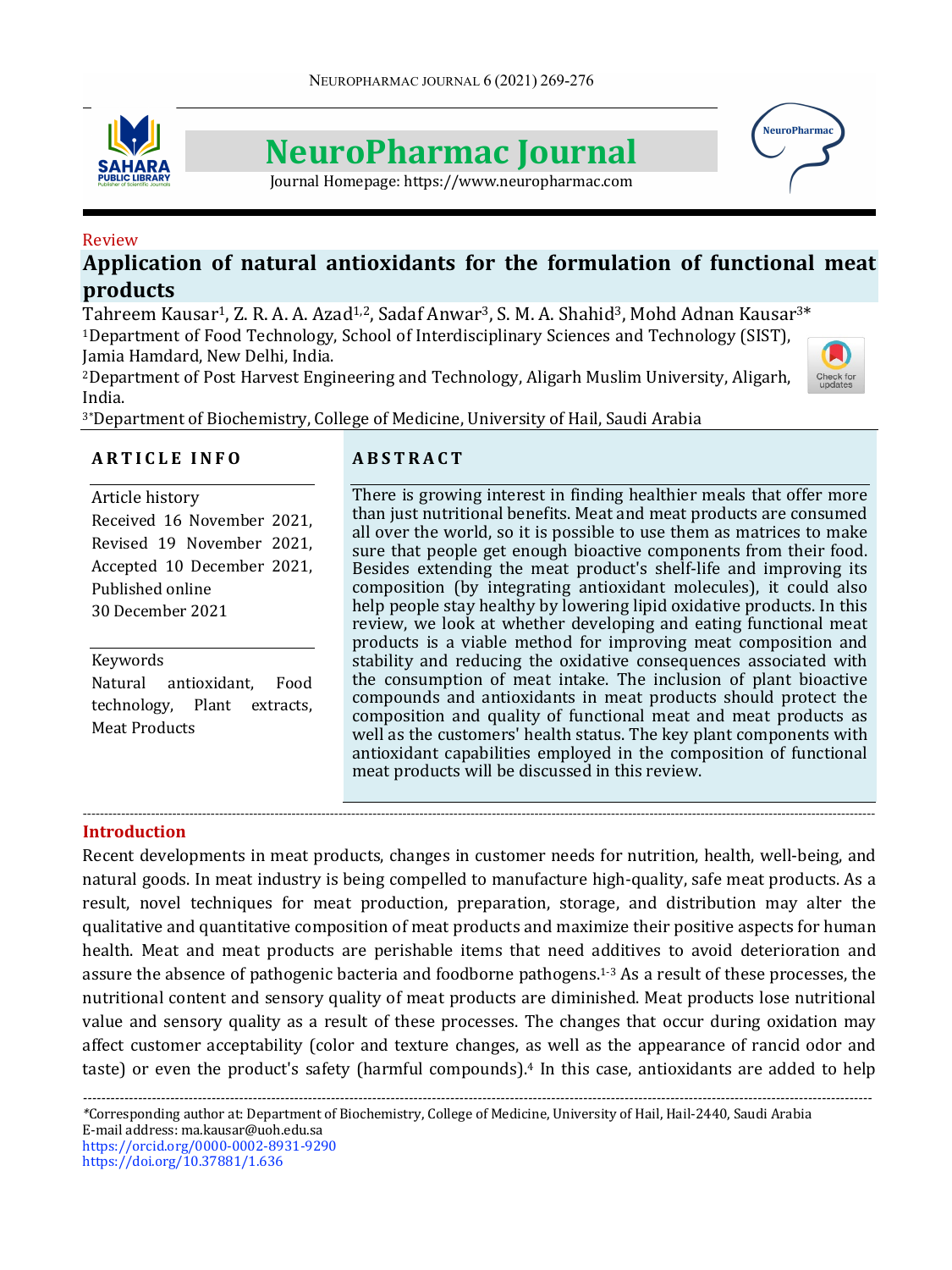delay or stop these adverse effects.<sup>5</sup> Toxicological concerns have led to a search for new sources of antioxidants and antimicrobials. So, more and more people want to use plant extracts because they are thought to be safe and are Generally Recognized as Safe (GRAS).<sup>6</sup> Natural extracts should be used to prepare meat to preserve it from external influences and lengthen its shelf life.

#### **Summary of the Literature**

Natural and synthetic antioxidants are used to inhibit the development of oxidative reactions.<sup>7</sup> Antioxidants comprise the free radicals scavengers, metal chelators, and intrinsic antioxidants that are hindering the off odor in meat and meat products.<sup>8, 9</sup> Lipid oxidation is a non-microbial factor, occurs in high fatty food such as milk, meat, etc.<sup>10</sup> deteriorates various quality parameters due to the formation of hydroxyl acids that altered the flavor, aroma could change by the formation of new volatile odorous compounds. The color changed due to the reaction between oxidation products of protein and lipid for the development of dark-colored meat.<sup>11</sup> During meat processing, the reaction between unsaturated fatty acids and cytosolic pro-oxidants increased lipid oxidation. Meat has several endogenous pro-oxidants and antioxidants that play a vital role in the potential of lipid oxidation in meat. Stored meat, formed ferrylmyoglobin (activated metmyoglobin or  $H_2O_2$  activated metmyoglobin), is the main factor of lipid oxidation in meat. Lipid oxidation in meat starts immediately after slaughter as after which there are various biochemical reactions involved in the conversion of muscle to the meat that leads to a decrease in antioxidative capacity.<sup>9</sup> Natural antioxidant substances can be extracted from natural sources such as plants or animals. These are usually phenolic compounds that have good antioxidant potential and generally comprise tocopherols, flavonoids, and phenolic acids.  $\alpha$ - tocopherol, the vital antioxidant, has a lower antioxidant capacity in edible oils than other tocopherols.<sup>12</sup>

Natural antioxidants occur in various leafy vegetables and seeds, such as vitamin E, ascorbic acid, and phenolic compounds, that can minimize the oxidative damage connected with lots of diseases, such as cardiovascular disease, atherosclerosis, cataracts, arthritis, diabetes, aging, cancer, and immune deficiency.<sup>13</sup> In recent years, the use of natural antioxidants in meat and meat products has skyrocketed. Different pure natural compounds and crude extracts have antioxidant properties that are used for retardation of lipid oxidation and deterioration of food (Table 1).<sup>14</sup> Phenolic compounds possess antioxidant properties found in the Plant kingdom, including  $\alpha$ -tocopherol (vitamin E), an efficient naturally occurring liposoluble antioxidant.<sup>15</sup> Numerous studies show consumers are using  $\alpha$ -tocopherol, a lipid-soluble chain-breaking antioxidant, and customer-friendly.<sup>16</sup> Polyphenols contain aromatic organic compounds with at least a single hydroxyl group attached directly to a benzene ring. They consist of flavonoids, flavones, flavanols, polymeric phenolic substances, tannins, coumarins, and phenolic compounds with fused benzene and pyrone groups.<sup>17,18</sup> However, fenugreek protects lipid peroxidation and enzymatic antioxidants, whereas the extraction of fenugreek seeds has the potential of reducing power, antioxidant/radical scavenging, and chelating activity  $(1,1-diphenyl-2-picryl-hydrozyl$  (DPPH) free radical scavenging activity).<sup>19</sup> Total phenolic is the aromatic secondary plant metabolites that play a major role in food color, nutritional, antioxidant and sensory properties.<sup>20</sup> Whereas the presence of hydroxyl group in a phenolic compound is a vital plant constituent that mostly contributes to free-radical scavenging ability. Various authors reported leaves and fruit had possessed the great source of an antioxidant substance such as seed, juice, and pericarp, free radicals like Reactive Oxygen Species (ROS), Reactive Nitrogen Species (RNS), hydroxyl radicals (OH), superoxide  $(0_2)$ , hydrogen peroxide (H<sub>2</sub>O<sub>2</sub>), and Nitric Oxide  $(N_2O)$ . These are proficiently quenched from juice and aqueous extract of leaves and their effect is superior to the fruit extracts even juice can suppress the production of low-density lipoprotein (LDL) in vivo and in vitro in rats effectively reduce the LDL level.<sup>21,22</sup>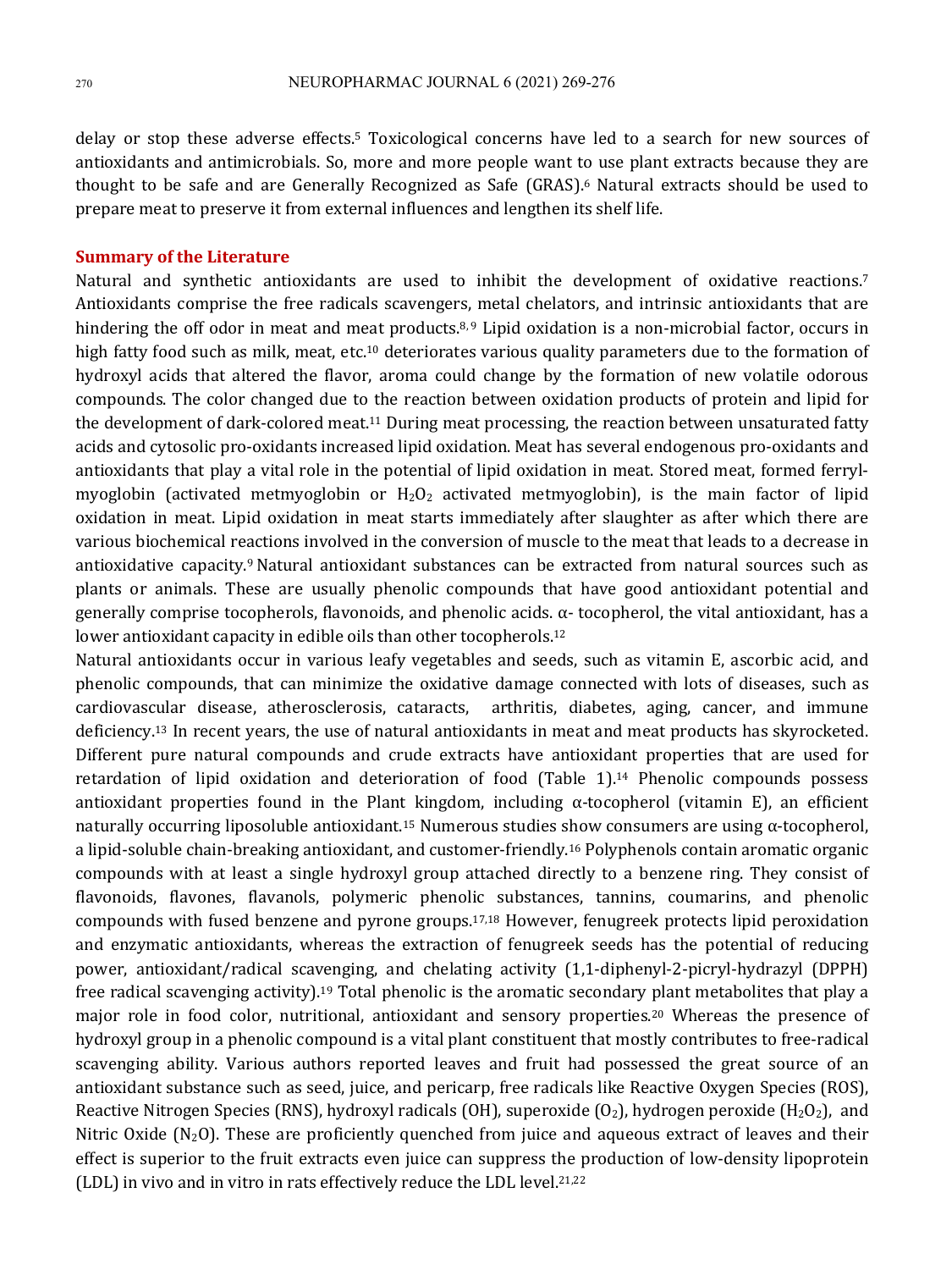| No.            | <b>Developed Product condition</b>                                                                                                                                                                                                                      | <b>Effect on meat products quality</b>                                                                                                                                                                                                                                                                                                                                                                                                                                                                                                     |
|----------------|---------------------------------------------------------------------------------------------------------------------------------------------------------------------------------------------------------------------------------------------------------|--------------------------------------------------------------------------------------------------------------------------------------------------------------------------------------------------------------------------------------------------------------------------------------------------------------------------------------------------------------------------------------------------------------------------------------------------------------------------------------------------------------------------------------------|
| $\mathbf{1}$   | Apple peel and kinnow (citrus fruit) rind<br>Functional ingredients: antioxidants;<br>Developed products: Formulated Buffalo meat<br>fillets;<br>Storage time:<br>Under aerobic conditions for 21 days in the<br>refrigerator.                          | As compared to the control, the antioxidant-treated<br>products considerably slowed in the oxidation process.<br>The color value redness and yellowness showed a<br>significant declining trend, but drop being more<br>prominent in a control sample. Apple peel and kinnow<br>rind powders increase storage life, as well as maintain<br>the sensory quality at a refrigerated temperature under<br>aerobic conditions. <sup>36</sup>                                                                                                    |
| $\overline{2}$ | Moringa flower (MF) extract<br>Functional ingredients: antioxidants;<br>Developed products: Chicken nuggets;<br>Storage time:<br>Storage at 4°C for up to 20 days                                                                                       | MF extract, improve nutritional quality, and reduce lipid<br>oxidation in cooked chicken nuggets. <sup>34</sup>                                                                                                                                                                                                                                                                                                                                                                                                                            |
| 3              | Dragon fruit peel (DFP) powder at different<br>concentrations (1.5% and 3.0%)<br>Functional ingredients: antioxidants;<br>Developed products: Chicken nuggets;<br>Storage time:<br>20 days of refrigerated storage                                      | DFP rich chicken nuggets improve nutritional quality<br>quality<br>without<br>affecting<br>the<br>and<br>organoleptic<br>acceptability of products up to 20days. <sup>37</sup>                                                                                                                                                                                                                                                                                                                                                             |
| 4              | Amla fruit (AF) and curry leaf (CL) extracts<br>Functional ingredients: antioxidants;<br>Developed products: Goat meat nuggets;<br>Storage time:<br>Refrigeration storage                                                                               | The total flavonoid content of the CL extract was greater,<br>whereas the total phenolic content of the AF extract was<br>greater. Antioxidants increased the texture and sensory<br>qualities of the AF and CL nuggets and reduced oxidation<br>during refrigerated storage. Natural AF and CL extracts<br>may be employed instead of the artificial BHT in goat<br>meat nuggets to boost the antioxidant capacity. <sup>38</sup>                                                                                                         |
| 5              | Guarana seed extracts (GSE)<br>Functional ingredients: antioxidants;<br>Developed products: Pork patties;<br>Storage time:<br>$2 \pm 1$ °C for 18 days                                                                                                  | During storage of dosages of GSE (GSL) were able to<br>sustain the color values. GSE incorporated samples had<br>fewer TBARS (Thiobarbituric acid reactive substances)<br>and carbonyls than control and BHT samples. Sample<br>with GSL and GSM had better antioxidants as compared<br>to synthetic antioxidants (0.08 and 0.07 mg MDA/kg).<br>The result shows GSE is very efficient in preventing color<br>degradation, lipid and protein oxidation. It has the<br>potential to be a natural antioxidant in pork patties. <sup>39</sup> |
| 6              | Corn bran (CB), dried apple pomace (DAP), and<br>dried tomato pomace (DTP) at different levels<br>(3%, 6%, and 9 % levels)<br>Functional ingredients: antioxidants;<br>Developed products: Chicken sausages;<br>Storage time: 4°C storage up to 20 days | Fiber-enriched chicken sausages containing 3% corn<br>bran, 6 % dried apple pomace and 6 % dried tomato<br>pomace were microbiologically safe and organoleptically<br>acceptable up to the 15th day. <sup>27</sup>                                                                                                                                                                                                                                                                                                                         |

Table 1: Researches related to natural antioxidant properties incorporated in meat products

Other causes of quality degradation of meat during storage are lipid oxidation. In this process, the occurrence of free radicals leads to the development of aldehydes responsible for the production of rancid flavours and alter meat color (apart from membrane phospholipids, the complex mechanics involved in this oxidation affects proteins, causing loss of protein solubility, color, and nutritional value. The range of lipid oxidation in meat products is monitored by malonaldehyde (MDA) formation through the TBARS (Thiobarbituric acid reactive substances) assay. Its reaction of MDA with thiobarbituric acid (TBA) results formed a red-colored complex, which can be measured to estimate the concentration of MDA. Workers previously reported that meat samples with a TBARS score of less than 1 have no off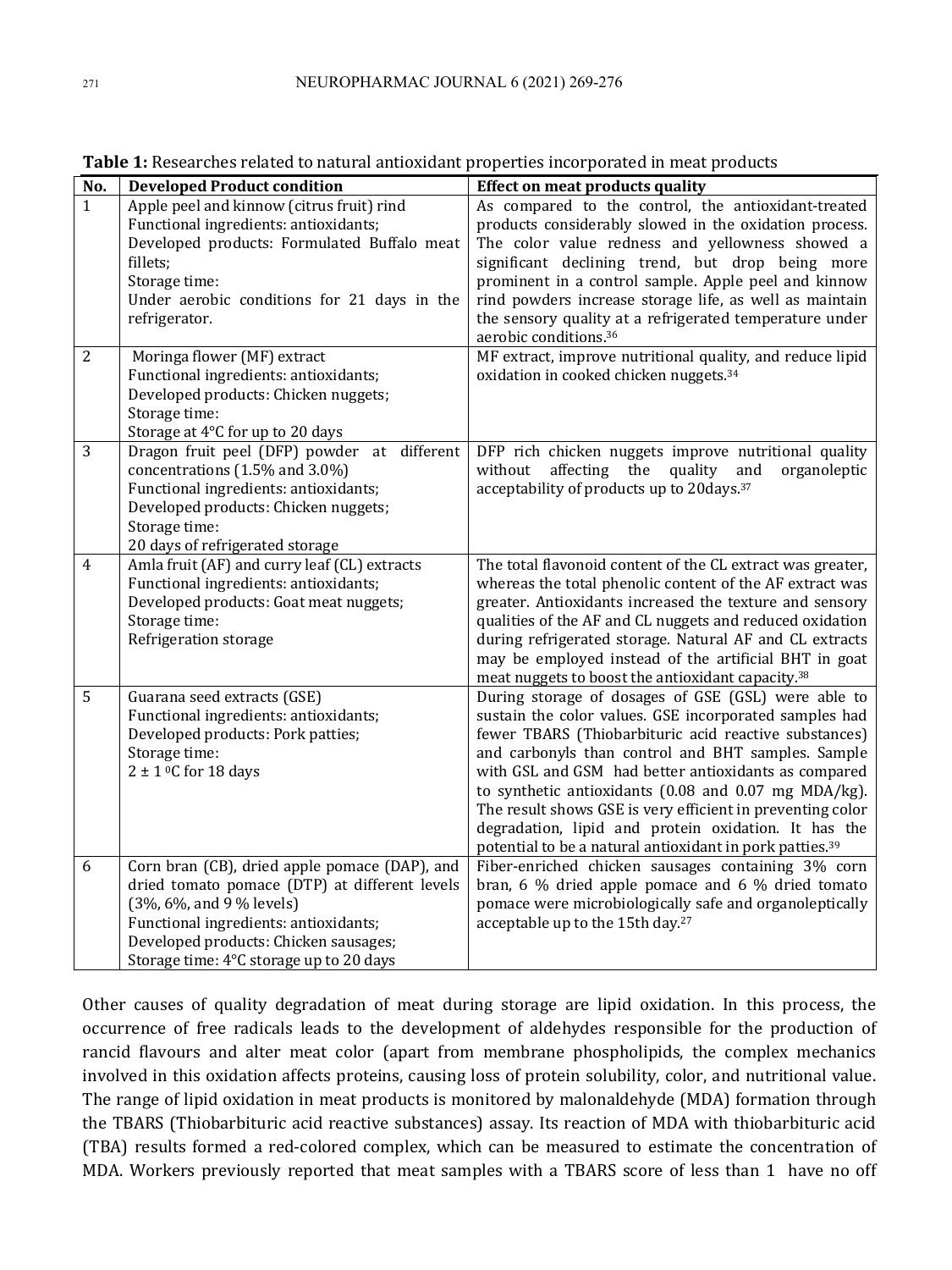odor.<sup>23</sup> Lipid peroxidation refers to a wide variety of oxidation products, with the reaction between oxygen and unsaturated fats.<sup>24</sup> Lipid peroxidation can proceed by enzymatic or non-enzymatic mechanisms. 

One study investigated the impact of varying quantities of crude fenugreek leaves on lipid oxidation and microbiological deterioration in post-mortem refrigerated storage of mutton and cattle meat. Mutton and cattle samples were integrated with crude fenugreek leaves at four different concentrations: 0, 0.5, 1.0, and 1.5%. Mutton and cattle patties were refrigerated for 7 and 10 days post-mortem, respectively. On days 7 and 10, post-mortem, mutton, and cattle meat marinated with fenugreek leaves had considerably less MDA. Bacterial counts have decreased in mutton and cattle meat containing fresh fenugreek leaves at 3, 5, 7, and 10 post-mortems compared to control. The addition of chopped fenugreek leaves to mutton and cattle meat showed significant antibacterial activity and antioxidant activity.<sup>25</sup> One study developed mutton patties from two sheep breeds such as Munjal and Harnali and stored 20 days in refrigerated condition. In both mutton patties, TBARS values were found in the range of 0.15 to 2.11 mg malondialdehyde /kg up to the 20th day at refrigerated storage. Higher values of TBARS after every five days were found  $(p \le 0.05)$  in the storage of both patties. However, the TBARS values on the same day had no significant difference.<sup>26</sup> Significantly higher TBARS value in dietary fiber (dried apple and tomato pomace) enriched chicken sausages during refrigerated storage. No effect on chicken sausages with the addition of fiber on TBARS value up to 10th day of storage. On the other hand, significantly lower TBARS values in dried apple and tomato pomace added chicken sausages than compared to the control sample determined by Yadav et. al. (2016).<sup>27</sup> One study determine the effect of antioxidants in dried rosemary (1  $g/kg$ ) in combination with yeast extract 1  $g/kg$  (1st group) and 2  $g/kg$  (2nd group) and compare to control sample in non-fermented heat-treated product Inovec salami. During shelf-life TBARS values in rosemary-treated cooked salami were lesser ( $p \le 0.05$ ) than control. So the result showed that the rosemary extracts had not been effective in preserving the color, but it is effective as the natural antioxidant potential for shelf-stable in non-fermented cooked salami.<sup>28</sup>

One study used curry leaves (*Murraya koenigii*) and fenugreek leaves (*Trigonella foenum-graecum*) (aqueous extracts) in raw chicken meat as a natural antioxidant and prepared four types of products such as control sample, BHT sample (0.1% BHT), 2% curry leaves extract sample (CLE) and 2% fenugreek leaves extract sample (FLE) compared for TBARS during 8 days of  $4^{\circ}$ C. Sample with CLE and FLE had average phenolic content and free radical scavenging activity, CLE sample was improved reducing activity  $(2.4)$  than FLE  $(2.2)$ . TBARS had significantly higher control during storage periods, followed by BHT, and CLE showed lesser enhancement in TBARS. Results showed that the inclusion of CLE and FLE extract decreases oxidation compared to the control sample, and curry leaves and fenugreek leaves have higher antioxidants than BHT.<sup>29</sup>

Another research analyzed the curry leaf powder (CLP) as a source of antioxidants in the ground and cooked goat meat patties and evaluated lipid peroxide and lipid oxidation during refrigerated storage. The incorporation of CLP reduces the lipid peroxidase rates and TBARS formation in raw meat as compared to control. These results indicated that CLP concentrations as low as 0.2% are a very active inhibitor in the raw ground and cooked goat meat patties.<sup>30</sup> Hydrolysable tannins were isolated from P. *granatum* pericarp have an essential antioxidant potential. Furthermore, it has been reported that pomegranate has an antioxidant activity due to the presence of two tannins such as ellagic acid and punicalagin.<sup>31</sup> Prophylaxis effect reported of *Trigonella foenum graecum* L. seeds on renal stone formation in rats. Fenugreek is used to treat patients with calcic urolithiasis, whereas fenugreek has antiinflammatory potential<sup>32</sup> other factors that affect meat lipid oxidation include the presence of free metal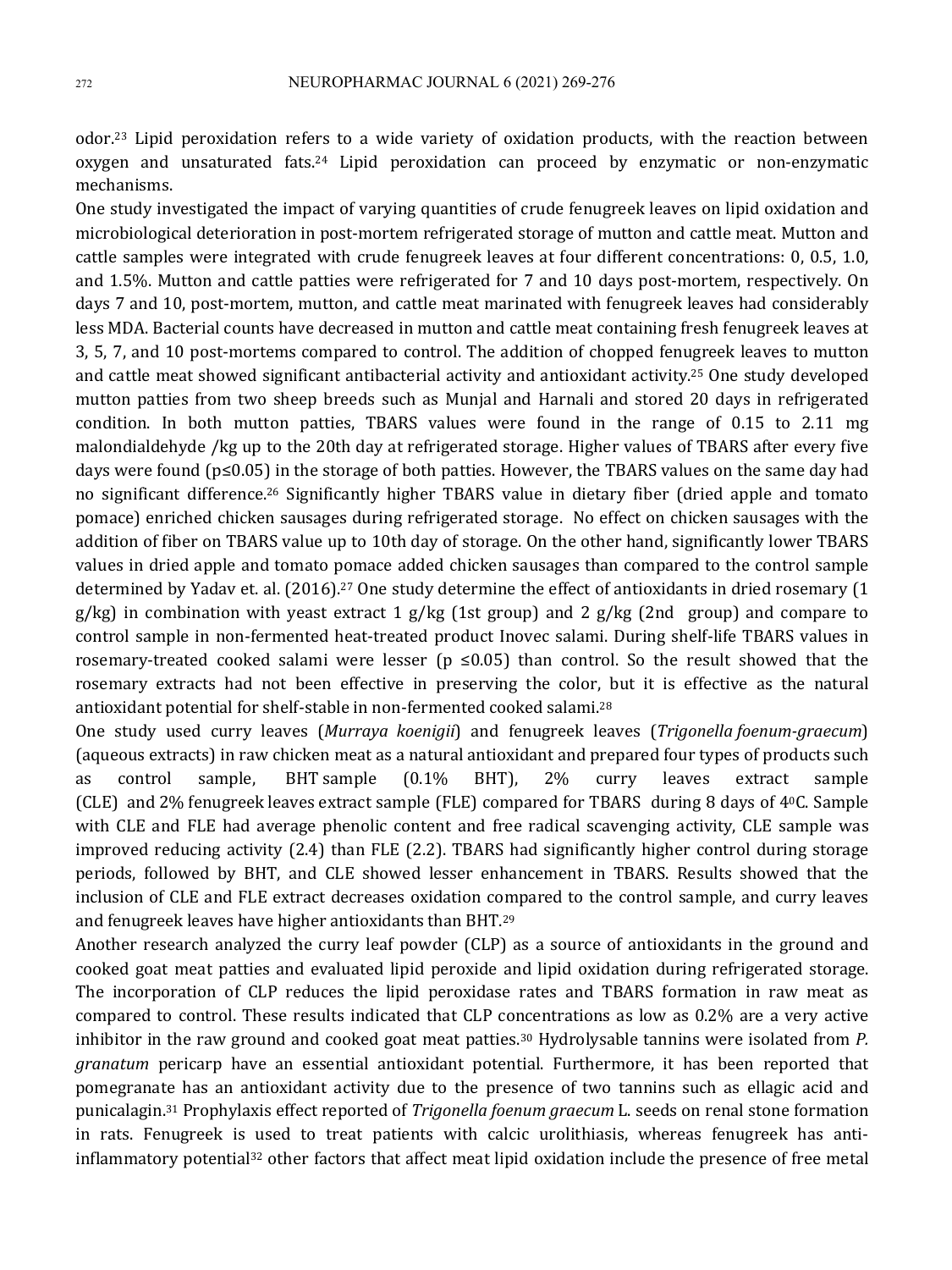ions, oxygen availability, mechanical processes, heme pigments, cooking, and salt addition during processing. 33

Formulated functional chicken nuggets with moringa flower (MF) extract with 1% and 2% and compared them to the control sample. The incorporation of MF extracts in both samples significantly improves emulsion stability, cooking yield, ash, protein content, phenolic value, and dietary fiber compared to control nuggets. MF extract (2%) added in chicken nuggets did not significantly increase lightness and redness value and lesser hardness, gumminess, and chewiness than the control sample. During refrigeration storage, up to 20 days significantly enhance the oxidative stability and odor scores by decreasing lipid oxidation in MF added chicken nuggets. MF extracts shows have active natural functional ingredients that improve product quality and minimize lipid oxidation in functional chicken nuggets. So the addition of MF extracts not affect the sensory attribute of nuggets, and nuggets remain stable and acceptable up to 15 days of storage.<sup>34</sup>

Inclusion of dried drumstick flowers (at 1% and 2%) as an antioxidant and functional ingredient in goat meat nuggets. Additions of dried drumstick flower in goat meat nuggets significantly improve the dietary fibre and enhance antioxidants properties that make such products healthier and more stable (Figure 1). Drumstick flower-added meat nuggets have a darker color and softer texture profiles without affecting overall sensory properties. During refrigeration storage, it reduces TBARS value and total plate count when compared to the control sample. Two percent incorporated drumstick flowers in meat nuggets successfully improve their functional properties and stability during refrigerated conditions.<sup>35</sup>

#### **Figure 1:** Effects of Antioxidants in Meat Products



#### **Conclusion**

Natural antioxidants derived from plants, boost the antioxidant capacity of meat and meat products, also preventing or delaying the development of reactive species and oxidation products, thereby increasing the shelf life and quality of products. Promising findings from various research indicate that natural antioxidants derived from plants may be utilized to increase the shelf life of meat products, providing consumers with food that includes only natural additives. Their usage enhanced nutritional quality decreased lipid oxidation and boosted the stability of meat products during their shelf life while keeping or improving sensory characteristics. Additionally, new functional meat products would be created to make use of the inherent antioxidant advantages for human health. Given the beneficial benefits of antioxidants on human health, the health implications of meat products reformed with natural antioxidants should be researched as well.

## **Conflicts of Interest**

The author declares that there are no conflicts of interest relevant to this article.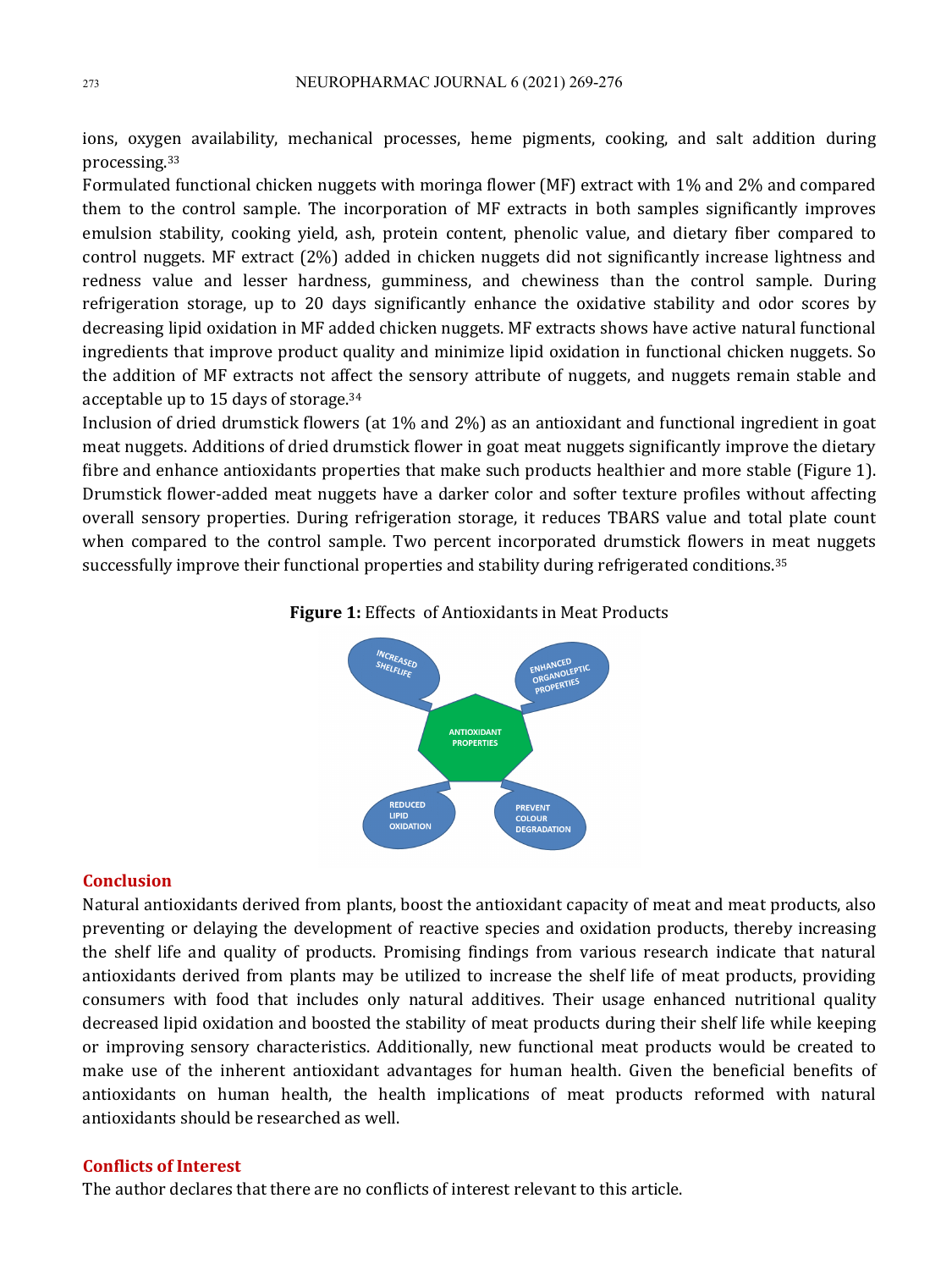#### **References**

- 1. Domínguez R, Barba FI, Gómez B, Putnik P, Bursać Kovačević D, Pateiro M, Santos EM, Lorenzo JM. Active packaging films with natural antioxidants to be used in meat industry: A review. Food Res Int. 2018 Nov;113:93-101.
- 2. Lorenzo JM, Pateiro M, Domínguez R, Barba FJ, Putnik P, Kovačević DB, Shpigelman A, Granato D, Franco D. Berries extracts as natural antioxidants in meat products: A review. Food Res Int. 2018 Apr;106:1095-1104.
- 3. Pateiro M, Dominguez R, and Lorenzo, J. Recent Research Advances in Meat Products. In. Multidisciplinary Digital Publishing Institute; 2021:1303.
- 4. Sottero B, Leonarduzzi G, Testa G, Gargiulo S, Poli G, and Biasi F. Lipid oxidation derived aldehydes and oxysterols between health and disease. European journal of lipid science and technology. 2019;121:1700047.
- 5. Munekata P, Rocchetti G, Pateiro M, Lucini L, Dominguez R, and Lorenzo J. Addition of plant extracts to meat and meat products to extend shelf-life and health-promoting attributes: An overview. Current Opinion in Food Science. 2020;31:81-87.
- 6. Alirezalu K, Yaghoubi M, Alirezalu A, Peighambardoust S, Lorenzo J. Phytochemical constituents, advanced extraction technologies and techno-functional properties of selected Mediterranean plants for use in meat products. A comprehensive review. Trends Food Sci Technol. 2020; 100:292-306.
- 7. Kausar T, Hanan E, Ayob O, Praween B, and Azad Z. A review on functional ingredients in red meat products. Bioinformation. 2019;15:358.
- 8. Banerjee R, Verma A, and Siddiqui M. Natural antioxidants: Applications in foods of animal origin. CRC Press, 2017.
- 9. Min B, and Ahn D. Mechanism of lipid peroxidation in meat and meat products-A review. Food Science and Biotechnology. 2005;14:152-163.
- 10. Pradhan AA, Rhee KS, Hernández P. Stability of catalase and its potential role in lipid oxidation in meat. Meat Sci. 2000 Apr;54(4):385-90.
- 11. Kanner J. Oxidative processes in meat and meat products: Quality implications. Meat Sci. 1994;36(1-2):169-89.
- 12. Manessis G, Kalogianni AI, Lazou T, Moschovas M, Bossis I, Gelasakis AI. Plant-Derived Natural Antioxidants in Meat and Meat Products. Antioxidants (Basel). 2020 Dec 2;9(12):1215.
- 13. Mao X, Gu C, Chen D, Yu B, He J. Oxidative stress-induced diseases and tea polyphenols. Oncotarget. 2017 Sep 14;8(46):81649-81661.
- 14. Villalobos-Delgado, L, Mateo J, Caro I, Ramos M, Mendez N, Cansino R, and Mondragon E. Natural antioxidants in fresh and processed meat. In Sustainable meat production and processing. Elsevier, 2019:207-236.
- 15. Nikmaram N, Budaraju S, Barba FJ, Lorenzo JM, Cox RB, Mallikarjunan K, Roohinejad S. Application of plant extracts to improve the shelf-life, nutritional and health-related properties of ready-to-eat meat products. Meat Sci. 2018 Nov;145:245-255.
- 16. Cunha LCM, Monteiro MLG, Lorenzo JM, Munekata PES, Muchenje V, de Carvalho FAL, Conte-Junior CA. Natural antioxidants in processing and storage stability of sheep and goat meat products. Food Res Int. 2018 Sep;111:379-390.
- 17. Cushnie TP, Lamb AJ. Antimicrobial activity of flavonoids. Int J Antimicrob Agents. 2005 Nov;26(5):343-56. doi: 10.1016/j.ijantimicag.2005.09.002. Erratum in: Int J Antimicrob Agents. 2006 Feb;27(2):181.
- 18. Jain N, and Ramawat K. Nutraceuticals and antioxidants in prevention of diseases. Natural products. Berlin: Springer; 2013. 2559-2580.
- 19. Snehlata H, and Payal D. Fenugreek (Trigonella foenum-graecum L.): an overview. Int J Curr Pharm Rev Res. 2012; 2:169-187.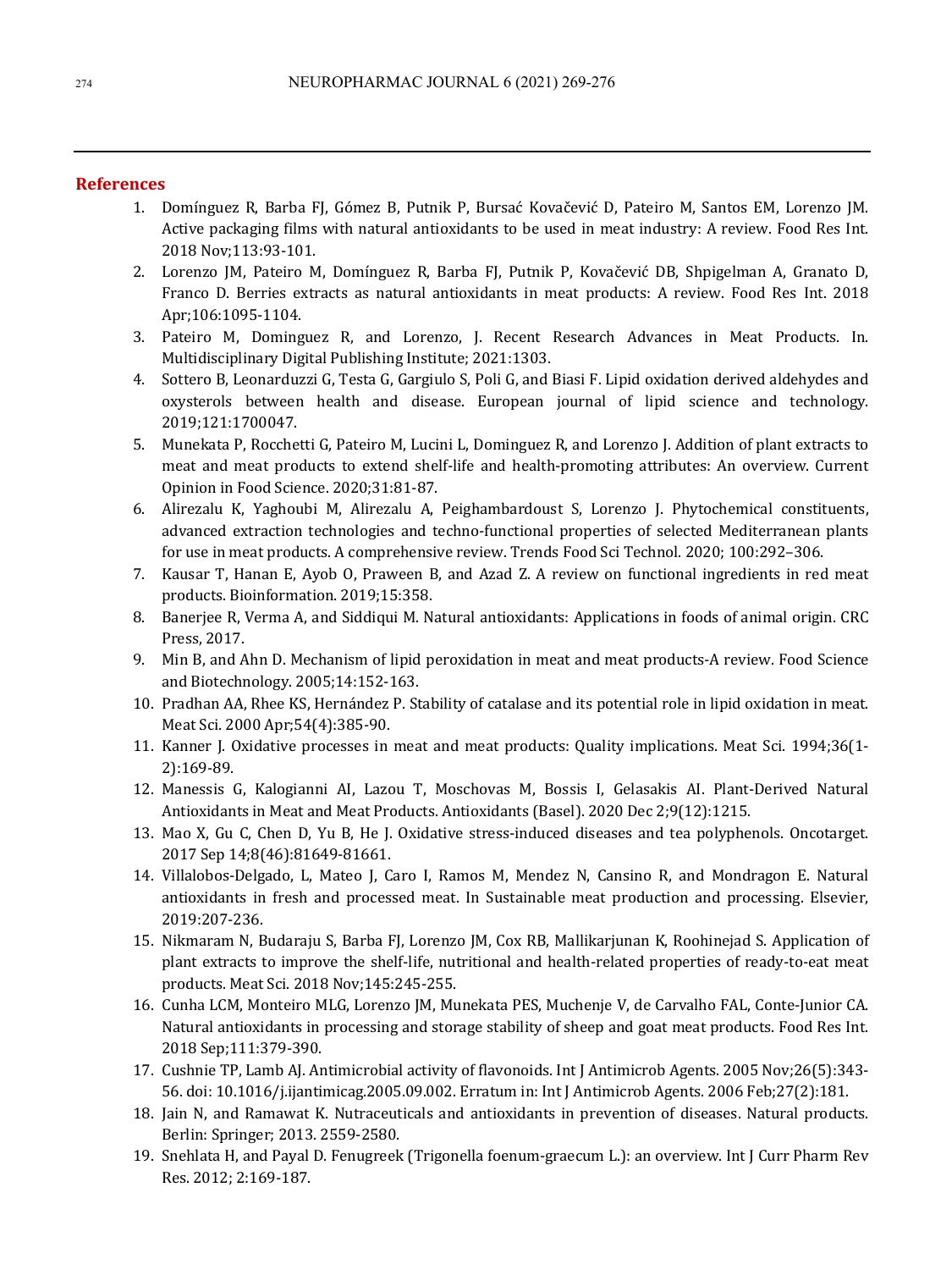- 20. Robbins RJ. Phenolic acids in foods: an overview of analytical methodology. J Agric Food Chem. 2003 May 7;51(10):2866-87.
- 21. Kumar Y, Yadav D, Ahmad T, and Narsaiah K. Recent trends in the use of natural antioxidants for meat and meat products. Comprehensive Reviews in Food Science and Food Safety. 2015;14:796-812.
- 22. Shahidi F, Wanasundara P, and Hong C. Antioxidant activity of phenolic compounds in meat model systems. 1992.
- 23. Tarladgis B, Watts B, Younathan M, and Dugan L. A distillation method for the quantitative determination of malonaldehyde in rancid foods. Journal of the American Oil Chemists' Society. 1960;37:44-48.
- 24. Kausar T, Kausar M, Khan S, Haque S, and Azad Z. Optimum additive composition to minimize fat in functional goat meat nuggets: A healthy red meat functional food. Processes. 2021;9:475.
- 25. Ahmad B, Saleh S, Sabow A. Role of Dried Fenugreek (Trigonella Foenum-graecum L.) Leaves as Antioxidant and Antimicrobial in Quality Preservation in Burgers Made of Mutton and Beef Cattle Meat During Refrigerator Storage. Tikrit Journal for Agricultural Sciences. 2019;19.
- 26. Pathera A, Singh P, Malik A, Sharma D, Yadav S, and Jairath G. Physico-chemical Properties of Mutton Patties Prepared from Munjal and Harnali Breeds of Sheep. Journal of Animal Research. 2016;6:139-143.
- 27. Yadav S, Malik A, Pathera A, Islam R, and Sharma D. Development of dietary fibre enriched chicken sausages by incorporating corn bran, dried apple pomace and dried tomato pomace. Nutrition & Food Science. 2016.
- 28. Krocko M, Durík M, Bucko O, Tkacova J, Canigova M, and Duckova V. Effect of rosemary in combination with yeast extract on microbiology quality, oxidative stability and color of non-fermented cooked salami "Inovec". Potravinárstvo: Scientific Journal for Food Industry. 2015;9:160-165.
- 29. Devatkal SK, Thorat PR, Manjunatha M, Anurag RK. Comparative antioxidant effect of aqueous extracts of curry leaves, fenugreek leaves and butylated hydroxytoluene in raw chicken patties. J Food Sci Technol. 2012 Dec;49(6):781-5.
- 30. Surveswaran S, Cai Y, Corke H, and Sun M. Systematic evaluation of natural phenolic antioxidants from 133 Indian medicinal plants. Food chemistry. 2007;102:938-953.
- 31. Reddy MK, Gupta SK, Jacob MR, Khan SI, Ferreira D. Antioxidant, antimalarial and antimicrobial activities of tannin-rich fractions, ellagitannins and phenolic acids from Punica granatum L. Planta Med. 2007 May;73(5):461-7.
- 32. Laroubi A, Touhami M, Farouk L, Zrara I, Aboufatima R, Benharref A, Chait A. Prophylaxis effect of Trigonella foenum graecum L. seeds on renal stone formation in rats. Phytother Res. 2007 Oct;21(10):921-5.
- 33. Kanner J. Oxidative processes in meat and meat products: Quality implications. Meat Sci. 1994;36(1-2):169-89.
- 34. Madane P, Das AK, Pateiro M, Nanda PK, Bandyopadhyay S, Jagtap P, Barba FJ, Shewalkar A, Maity B, Lorenzo JM. Drumstick (*Moringa oleifera*) Flower as an Antioxidant Dietary Fibre in Chicken Meat Nuggets. Foods. 2019 Aug 1;8(8):307.
- 35. Verma A, Rajkumar V, Kumar M, and Jayant S. Antioxidative effect of drumstick (Moringa oleifera L.) flower on the quality and stability of goat meat nuggets. Nutrition & Food Science. 2019.
- 36. Ahmad S, Sharma B, Irshad A, Kumar R, Malav O, and Talukder S. Effect of aerobic storage conditions on the quality of functional restructured buffalo meat fillets enriched with natural sources of dietary fibers and antioxidant components. Journal of Food Processing and Preservation. 2020;45:e15072.
- 37. Madane P, Das AK, Nanda PK, Bandyopadhyay S, Jagtap P, Shewalkar A, Maity B. Dragon fruit (*Hylocereus undatus*) peel as antioxidant dietary fibre on quality and lipid oxidation of chicken nuggets. J Food Sci Technol. 2020 Apr;57(4):1449-1461.
- 38. Verma A, Rajkumar V. Antioxidant effect of Amla (Emblica officinalis) fruit and curry (Murraya koenijii) leaf extracts on quality of goat meat nuggets. Indian journal of small ruminants. 2021;27:105-112.